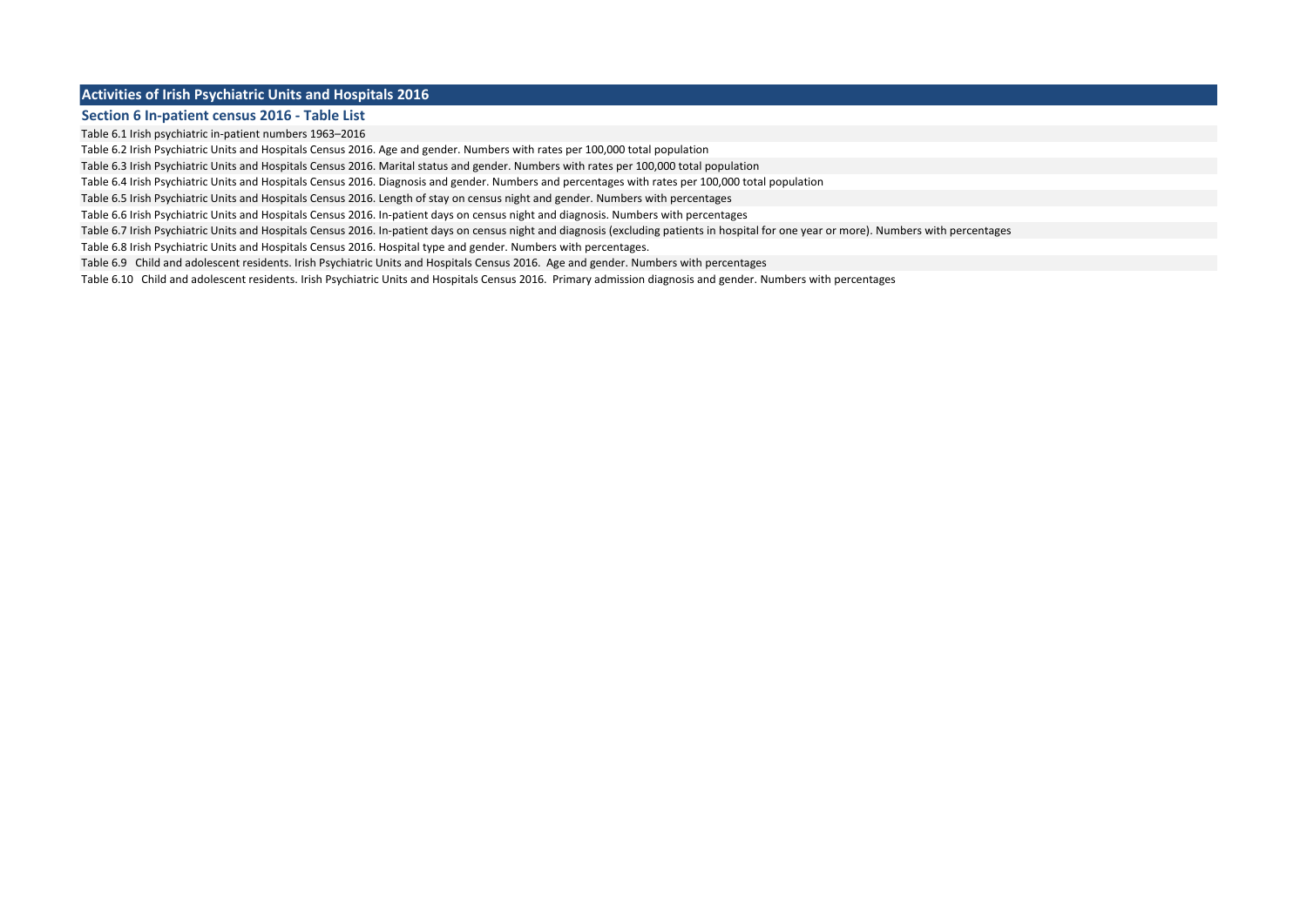|  | Table 6.1 Irish psychiatric in-patient numbers 1963-2016 |  |
|--|----------------------------------------------------------|--|
|--|----------------------------------------------------------|--|

| Year              | <b>Numbers</b>                                                           | Year              | <b>Numbers</b> |
|-------------------|--------------------------------------------------------------------------|-------------------|----------------|
| 1963              | 19,801                                                                   | 1988              | 9,500          |
| 1964              | 18,989                                                                   | 1989              | 7,897          |
| 1965              | 18,641                                                                   | 1990              | 7,334          |
| 1966              | 18,084                                                                   | 1991 <sup>ª</sup> | 8,207          |
| 1967              | 17,841                                                                   | 1992              | 6,130          |
| 1968              | 17,218                                                                   | 1993              | 5,806          |
| 1969              | 16,802                                                                   | 1994              | 5,581          |
| 1970              | 16,403                                                                   | 1995              | 5,327          |
| 1971 <sup>a</sup> | 16,661                                                                   | 1996              | 5,212          |
| 1972              | 15,856                                                                   | 1997              | 4,817          |
| 1973              | 15,471                                                                   | 1998              | 4,820          |
| 1974              | 15,156                                                                   | 1999              | 4,469          |
| 1975              | 14,967                                                                   | 2000              | 4,230          |
| 1976              | 14,473                                                                   | 2001 <sup>a</sup> | 4,321          |
| 1977              | 14,352                                                                   | 2002              | 3,891          |
| 1978              | 13,968                                                                   | 2003              | 3,658          |
| 1979              | 13,838                                                                   | 2004 <sup>b</sup> | 3,556          |
| 1980              | 13,342                                                                   | 2005 <sup>b</sup> | 3,475          |
| 1981 <sup>°</sup> | 13,984                                                                   | 2006 <sup>ª</sup> | 3,389          |
| 1982              | 13,428                                                                   | 2007 <sup>b</sup> | 3,314          |
| 1983              | 12,802                                                                   | $2010^{\circ}$    | 2,812          |
| 1984              | 12,484                                                                   | 2013 <sup>a</sup> | 2,401          |
| 1985              | 12,097                                                                   | 2014 <sup>c</sup> | 2,228          |
| 1986              | 11,643                                                                   | 2015 <sup>c</sup> | 2,337          |
| 1987              | 10,621<br><sup>a</sup> MSRB/HRB Census completed on 31st March each year | 2016 <sup>c</sup> | 2,278          |

*<sup>b</sup> Mental Health Commission*

*c HRB Census 31st December*

*Note: There were no census figures available for 2008 or 2009.*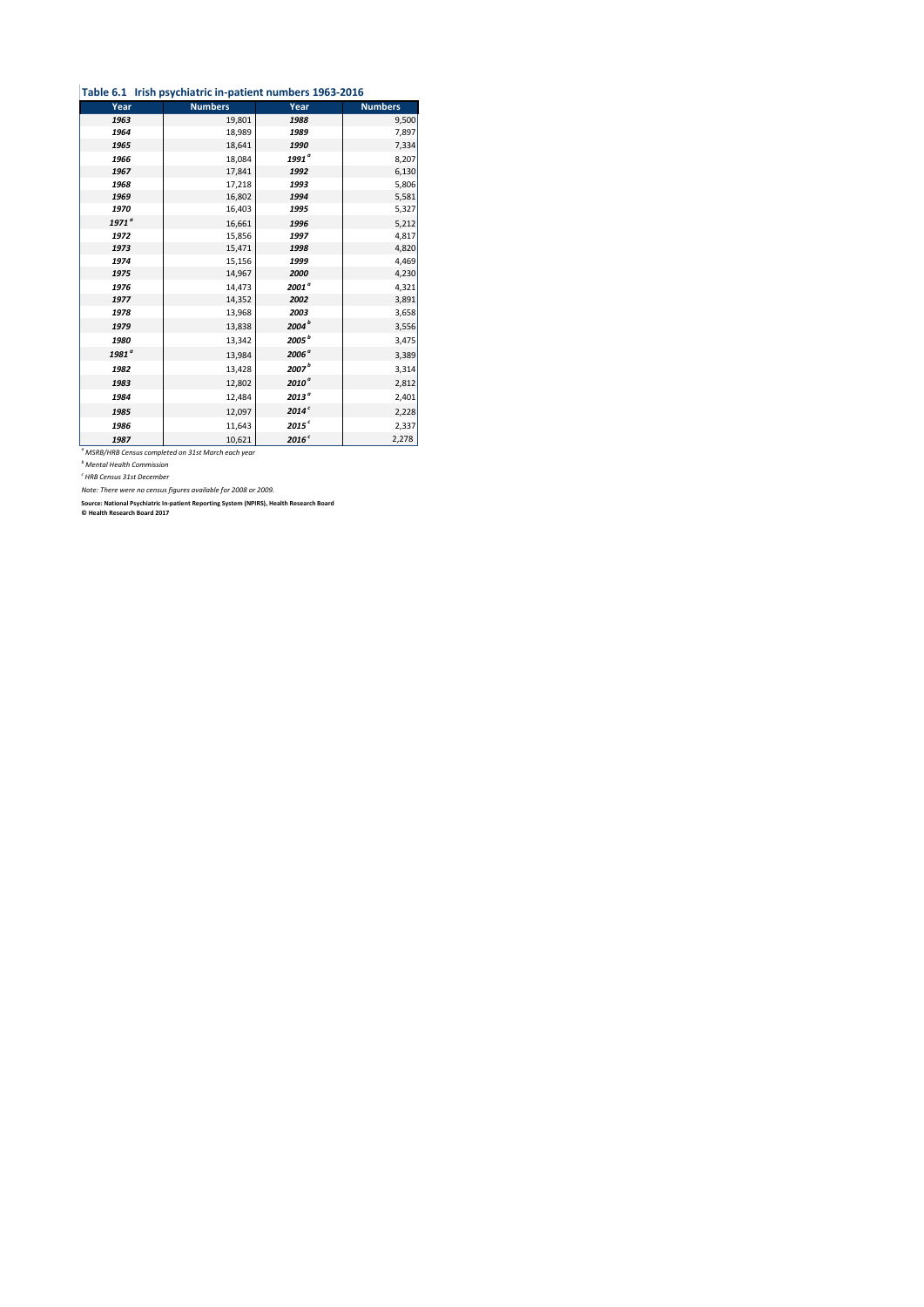# **Table 6.2 Irish psychiatric units and hospitals 2016. Age and gender. Numbers with rates per 100,000 total population**

|              |                          | <b>Numbers</b>           |              | Rates                    |                          |              |
|--------------|--------------------------|--------------------------|--------------|--------------------------|--------------------------|--------------|
|              | <b>Male</b>              | <b>Female</b>            | <b>Total</b> | <b>Male</b>              | <b>Female</b>            | <b>Total</b> |
| Under 18     | $\overline{2}$           | 0                        |              |                          |                          |              |
| 18-19        | 8                        | 16                       | 24           | 13.9                     | 28.4                     | 21.1         |
| $20 - 24$    | 59                       | 37                       | 96           | 40.2                     | 24.6                     | 32.3         |
| 25-34        | 149                      | 103                      | 252          | 40.4                     | 26.6                     | 33.4         |
| 35-44        | 185                      | 137                      | 322          | 53.1                     | 39.5                     | 46.3         |
| 45-54        | 185                      | 161                      | 346          | 64.2                     | 55.3                     | 59.7         |
| 55-64        | 240                      | 177                      | 417          | 103.5                    | 76.5                     | 90.0         |
| 65-74        | 216                      | 196                      | 412          | 144.2                    | 126.4                    | 135.2        |
| 75 and over  | 187                      | 220                      | 407          | 199.9                    | 160.6                    | 176.5        |
| Unspecified  | $\overline{\phantom{a}}$ | $\overline{\phantom{a}}$ |              | $\overline{\phantom{a}}$ | $\overline{\phantom{a}}$ |              |
| <b>Total</b> | 1,231                    | 1,047                    | 2,278        | 54.2                     | 45.2                     | 49.6         |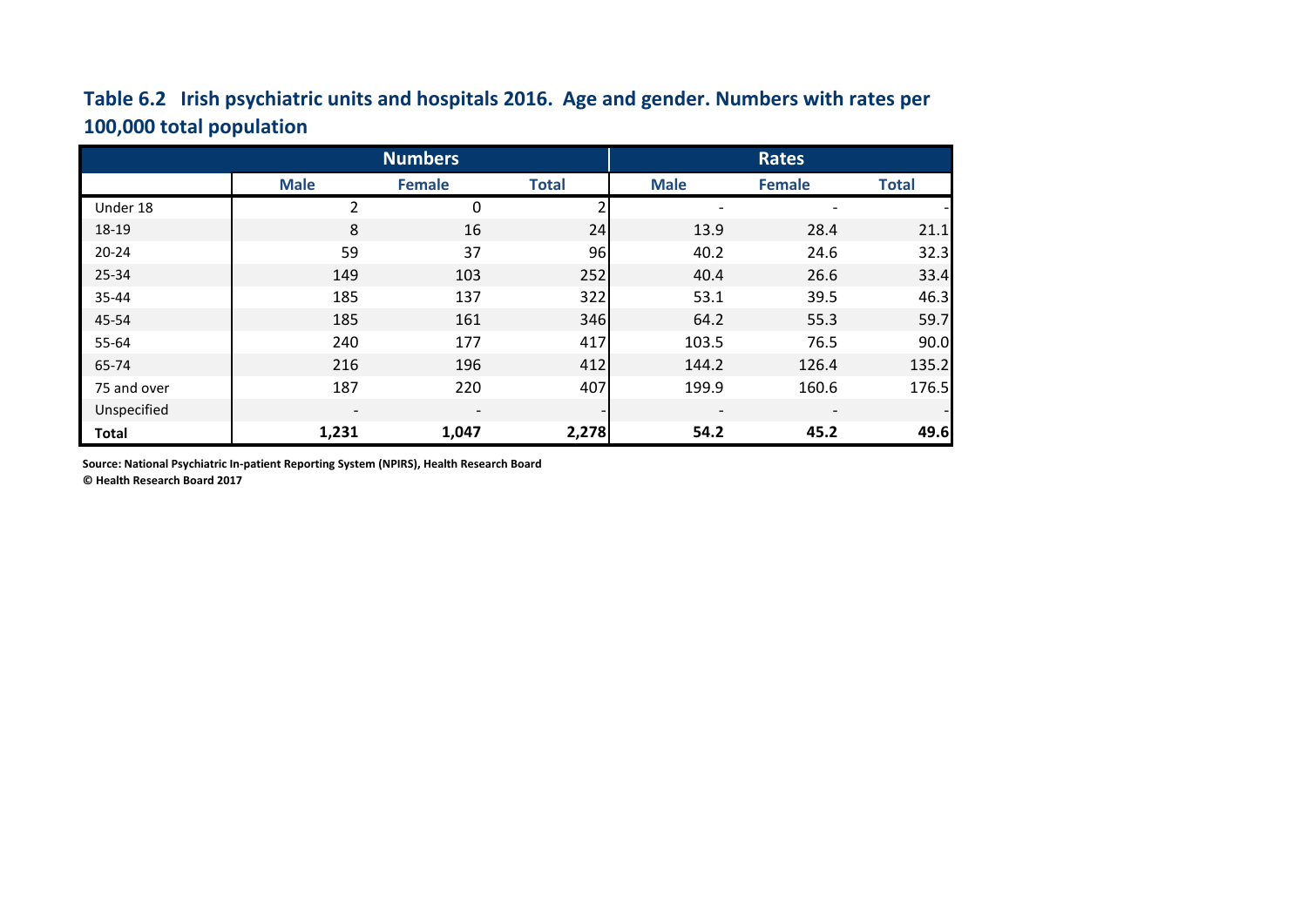### **Table 6.3 Irish Psychiatric Units and Hospitals Census 2016. Marital status and gender. Numbers with rates per 100,000 total population**

|                 |             | <b>Numbers</b> |              | <b>Rates</b>             |                          |                          |
|-----------------|-------------|----------------|--------------|--------------------------|--------------------------|--------------------------|
|                 | <b>Male</b> | <b>Female</b>  | <b>Total</b> | <b>Male</b>              | <b>Female</b>            | <b>Total</b>             |
| Single          | 799         | 556            | 1,355        | 62.1                     | 46.4                     | 54.5                     |
| Married         | 200         | 225            | 425          | 23.4                     | 26.4                     | 24.9                     |
| Widowed         | 37          | 105            | 142          | 85.9                     | 71.0                     | 74.3                     |
| <b>Divorced</b> | 26          | 49             | 75           | 68.3                     | 98.6                     | 85.5                     |
| Unspecified     | 169         | 112            | 281          | $\overline{\phantom{0}}$ | $\overline{\phantom{a}}$ | $\overline{\phantom{0}}$ |
| <b>Total</b>    | 1,231       | 1,047          | 2,278        | 54.2                     | 45.2                     | 49.6                     |

**Source: National Psychiatric In-patient Reporting System (NPIRS), Health Research Board**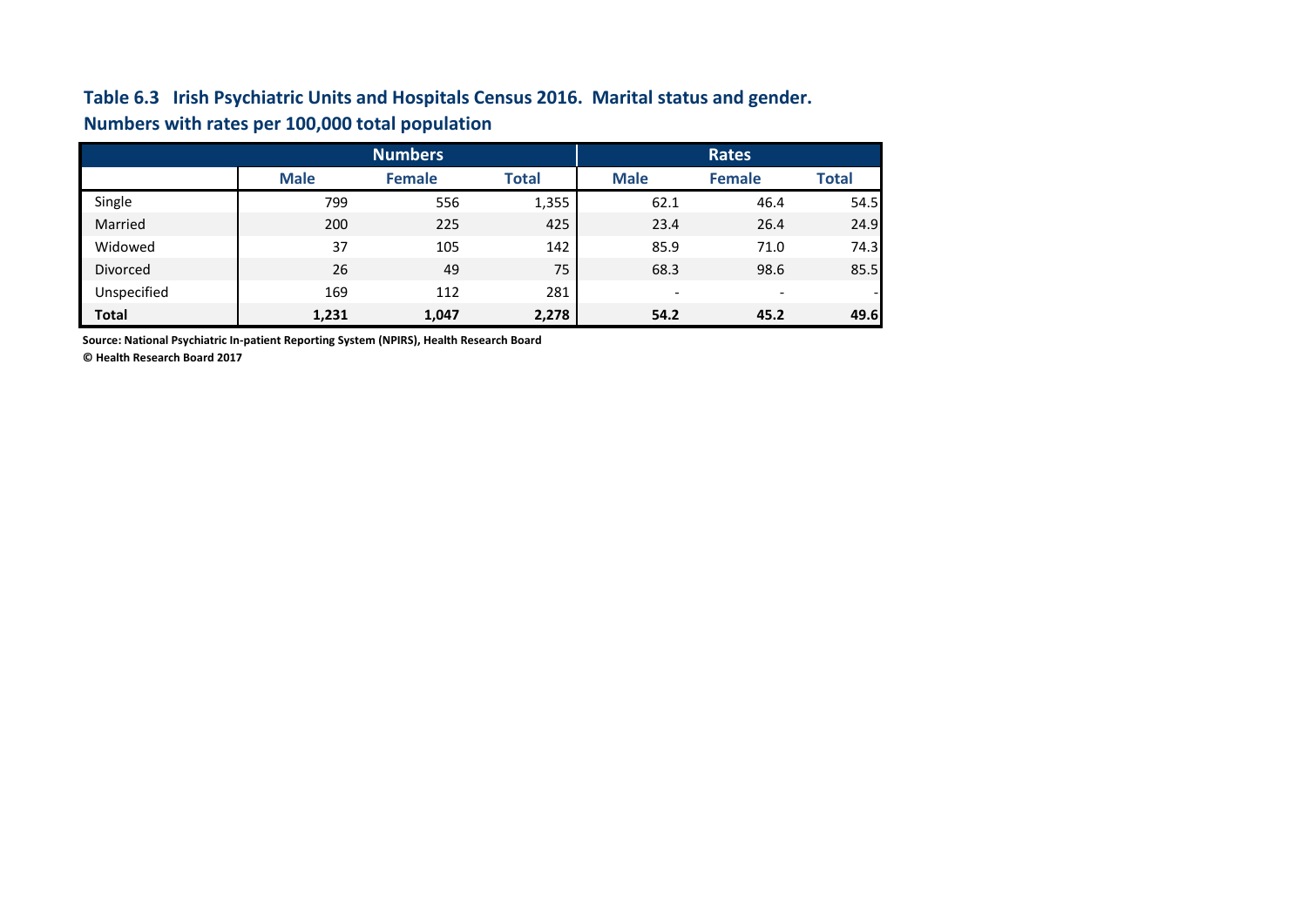**Table 6.4 Irish Psychiatric Units and Hospitals Census 2016. Diagnosis and gender. Numbers and percentages with rates per 100,000 total population**

|                                            |             | <b>Numbers</b> |                 |             | <b>Rates</b> |              | Percentages |
|--------------------------------------------|-------------|----------------|-----------------|-------------|--------------|--------------|-------------|
|                                            | <b>Male</b> | <b>Female</b>  | <b>Total</b>    | <b>Male</b> | Female       | <b>Total</b> |             |
| <b>Organic Mental Disorders</b>            | 167         | 114            | 281             | 7.3         | 4.9          | 6.1          | 12.34       |
| <b>Alcoholic Disorders</b>                 | 37          | 24             | 61              | 1.6         | 1.0          | 1.3          | 2.68        |
| Other Drug Disorders                       | 27          | 10             | 37              | 1.2         | 0.4          | 0.8          | 1.62        |
| Schizophrenia, Schizotypal                 |             |                |                 |             |              |              |             |
| and Delusional Disorders                   | 475         | 298            | 773             | 20.9        | 12.9         | 16.8         | 33.93       |
| Depressive Disorders                       | 143         | 203            | 346             | 6.3         | 8.8          | 7.5          | 15.19       |
| Mania                                      | 83          | 112            | 195             | 3.7         | 4.8          | 4.2          | 8.56        |
| Neuroses                                   | 37          | 46             | 83              | 1.6         | 2.0          | 1.8          | 3.64        |
| <b>Eating Disorders</b>                    | 1           | 21             | 22              | 0.0         | 0.9          | 0.5          | 0.97        |
| Personality and Behavioural Disorders      | 24          | 50             | 74              | 1.1         | 2.2          | 1.6          | 3.25        |
| <b>Intellectual Disability</b>             | 83          | 39             | 122             | 3.7         | 1.7          | 2.7          | 5.36        |
| Development Disorders                      | 8           | $\overline{2}$ | 10 <sup>1</sup> | 0.4         | 0.1          | 0.2          | 0.44        |
| <b>Behavioural and Emotional Disorders</b> |             |                |                 |             |              |              |             |
| of Childhood and Adolescence               | $\mathbf 0$ |                |                 | 0.0         | 0.0          | 0.0          | 0.04        |
| Other and Unspecified                      | 146         | 127            | 273             | 6.4         | 5.5          | 5.9          | 11.98       |
| <b>Total</b>                               | 1,231       | 1,047          | 2,278           | 54.2        | 45.2         | 49.6         | 100.0       |

**Source: National Psychiatric In-patient Reporting System (NPIRS), Health Research Board**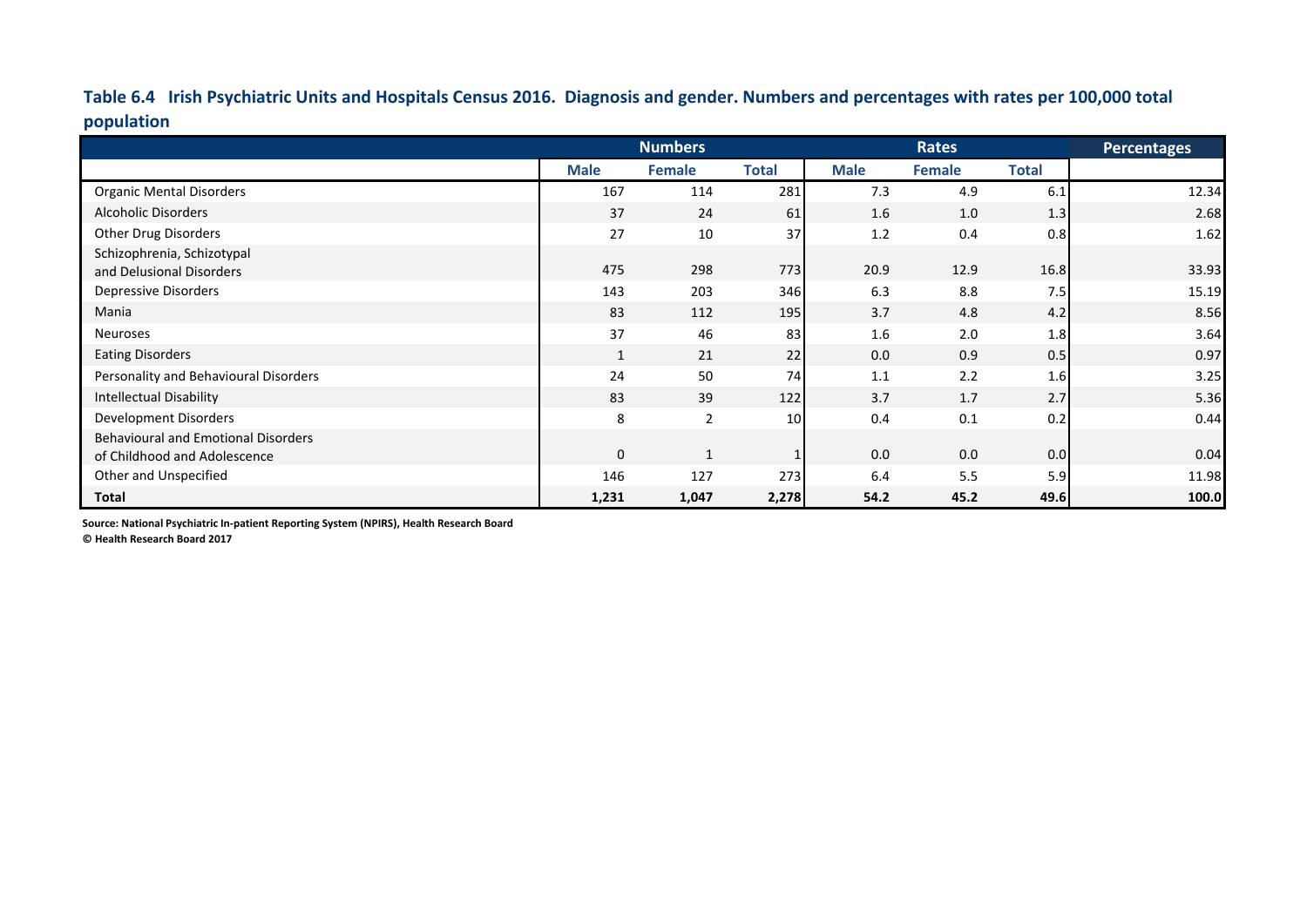## **Table 6.5 Irish Psychiatric Units and Hospitals Census 2016. Length of stay on census night and gender. Numbers with percentages**

|                   |             | <b>Numbers</b> |              | <b>Percentages</b> |               |              |  |
|-------------------|-------------|----------------|--------------|--------------------|---------------|--------------|--|
|                   | <b>Male</b> | <b>Female</b>  | <b>Total</b> | <b>Male</b>        | <b>Female</b> | <b>Total</b> |  |
| Under 1 week      | 96          | 107            | 203          | 7.80               | 10.22         | 8.91         |  |
| $1 - 2$ weeks     | 73          | 77             | 150          | 5.93               | 7.35          | 6.58         |  |
| $2 - 4$ weeks     | 116         | 135            | 251          | 9.42               | 12.89         | 11.02        |  |
| $1 - 3$ months    | 210         | 236            | 446          | 17.06              | 22.54         | 19.58        |  |
| 3 months-< 1 year | 168         | 144            | 312          | 13.65              | 13.75         | 13.70        |  |
| $1 - 5$ years     | 271         | 154            | 425          | 22.01              | 14.71         | 18.66        |  |
| $5 - 10$ years    | 107         | 80             | 187          | 8.69               | 7.64          | 8.21         |  |
| 10-< 25 years     | 117         | 68             | 185          | 9.50               | 6.49          | 8.12         |  |
| 25 years and over | 73          | 46             | 119          | 5.93               | 4.39          | 5.22         |  |
| <b>Total</b>      | 1,231       | 1,047          | 2,278        | 100.0              | 100.0         | 100.0        |  |

**Source: National Psychiatric In-patient Reporting System (NPIRS), Health Research Board**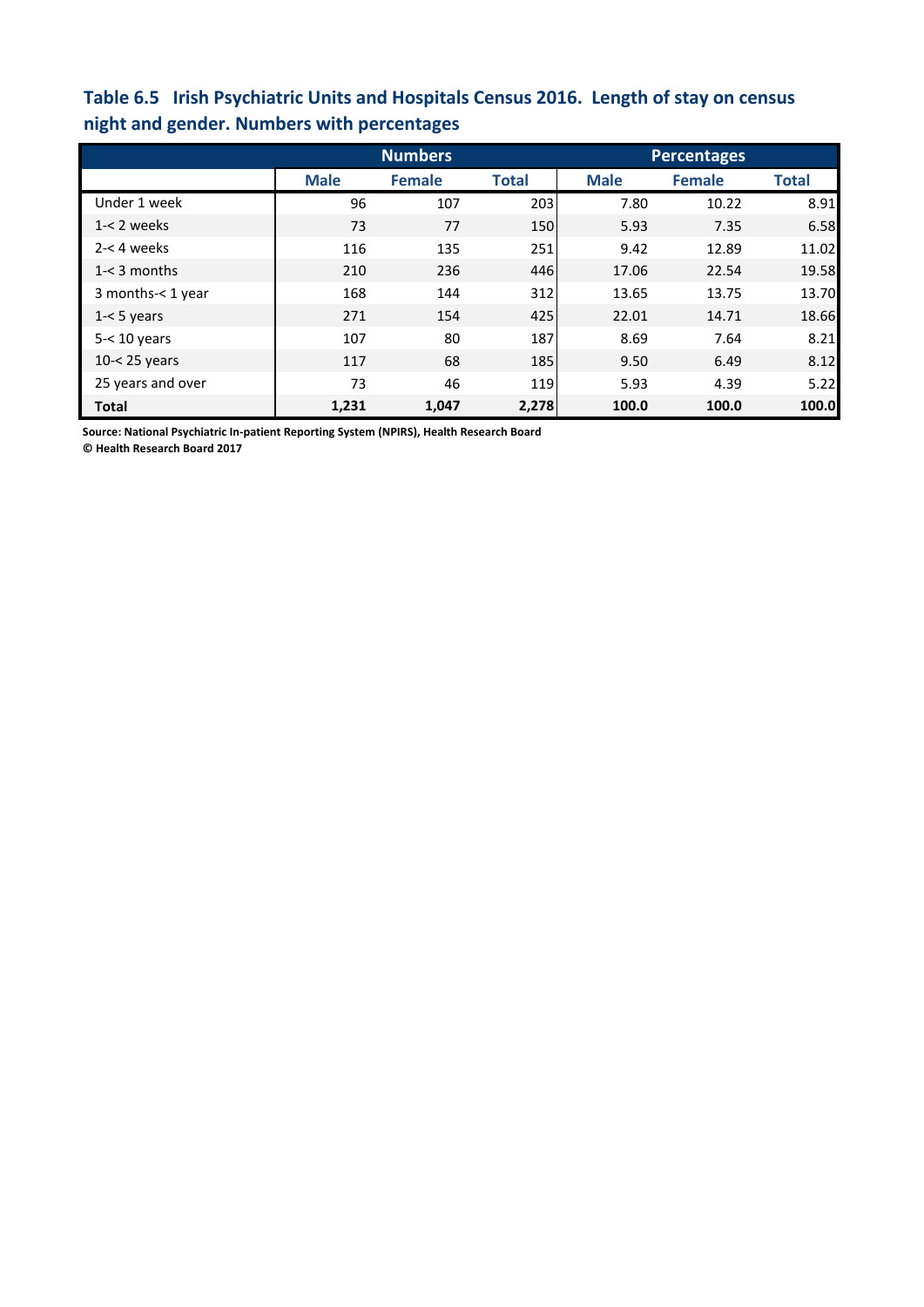### **Table 6.6 Irish Psychiatric Units and Hospitals Census 2016. In-patient days on census night and diagnosis. Numbers with percentages**

|                                                                  | <b>Discharges</b>             |       | In-patient days |             |                |                |  |
|------------------------------------------------------------------|-------------------------------|-------|-----------------|-------------|----------------|----------------|--|
|                                                                  | <b>Numbers</b><br>Percentages |       | <b>Numbers</b>  | Percentages | <b>Average</b> | <b>Median</b>  |  |
|                                                                  |                               |       |                 |             | number of days | number of days |  |
| <b>Organic Mental Disorders</b>                                  | 281                           | 12.34 | 307,383         | 8.13        | 1,093.9        | 670.0          |  |
| <b>Alcoholic Disorders</b>                                       | 61                            | 2.68  | 84,061          | 2.22        | 1,378.1        | 46.0           |  |
| <b>Other Drug Disorders</b>                                      | 37                            | 1.62  | 6,373           | 0.17        | 172.2          | 25.0           |  |
| Schizophrenia, Schizotypal and Delusional Disorders              | 773                           | 33.93 | 1,682,810       | 44.49       | 2,177.0        | 501.0          |  |
| <b>Depressive Disorders</b>                                      | 346                           | 15.19 | 208,864         | 5.52        | 603.7          | 32.0           |  |
| Mania                                                            | 195                           | 8.56  | 123,128         | 3.26        | 631.4          | 35.0           |  |
| Neuroses                                                         | 83                            | 3.64  | 55,596          | 1.47        | 669.8          | 29.0           |  |
| <b>Eating Disorders</b>                                          | 22                            | 0.97  | 11,051          | 0.29        | 502.3          | 35.0           |  |
| Personality and Behavioural Disorders                            | 74                            | 3.25  | 89,354          | 2.36        | 1,207.5        | 43.0           |  |
| <b>Intellectual Disability</b>                                   | 122                           | 5.36  | 1,114,888       | 29.48       | 9,138.4        | 7,623.5        |  |
| <b>Development Disorders</b>                                     | 10                            | 0.44  | 10,643          | 0.28        | 1,064.3        | 370.5          |  |
| Behavioural and Emotional Disorders of Childhood and Adolescence | $\mathbf{1}$                  | 0.04  | 13              | 0.00        | 13.0           | 13.0           |  |
| Other and Unspecified                                            | 273                           | 11.98 | 88307           | 2.33        | 323.5          | 46.0           |  |
| Total                                                            | 2,278                         | 100.0 | 3,782,471       | 100.0       | 1,660.4        | 130.5          |  |

**Source: National Psychiatric In-patient Reporting System (NPIRS), Health Research Board**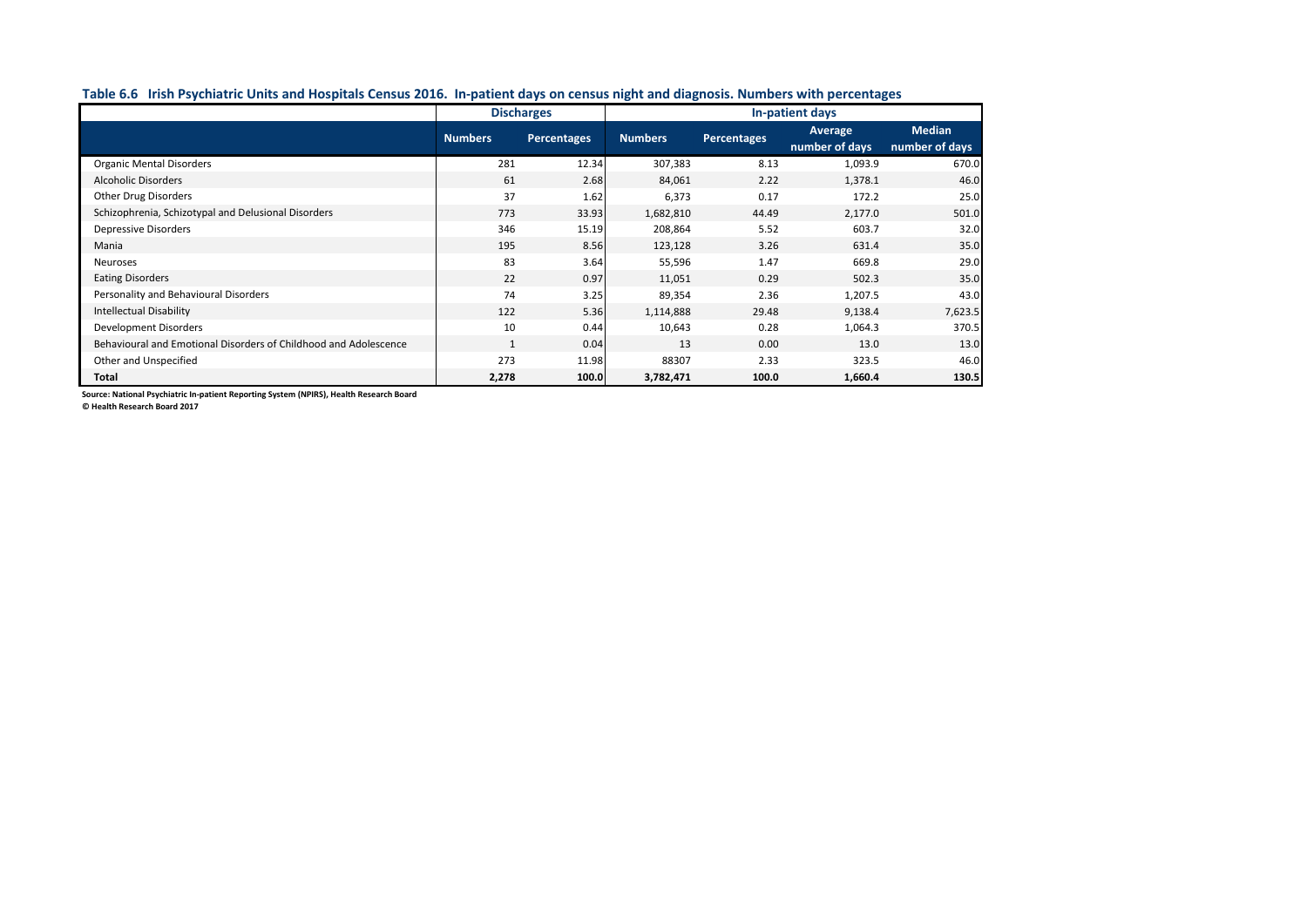**Table 6.7 Irish Psychiatric Units and Hospitals Census 2016. In-patient days on census night and diagnosis (excluding patients in hospital for one year or more). Numbers with percentages**

|                                                                  |                | <b>Discharges</b>  | In-patient days |                    |                           |                                 |  |
|------------------------------------------------------------------|----------------|--------------------|-----------------|--------------------|---------------------------|---------------------------------|--|
|                                                                  | <b>Numbers</b> | <b>Percentages</b> | <b>Numbers</b>  | <b>Percentages</b> | Average<br>number of days | <b>Median</b><br>number of days |  |
| <b>Organic Mental Disorders</b>                                  | 101            | 7.42               | 13,108          | 14.31              | 129.8                     | 109.0                           |  |
| <b>Alcoholic Disorders</b>                                       | 41             | 3.01               | 2,470           | 2.70               | 60.2                      | 19.0                            |  |
| <b>Other Drug Disorders</b>                                      | 34             | 2.50               | 1,339           | 1.46               | 39.4                      | 23.0                            |  |
| Schizophrenia, Schizotypal and Delusional Disorders              | 354            | 25.99              | 31,025          | 33.86              | 87.6                      | 49.0                            |  |
| <b>Depressive Disorders</b>                                      | 293            | 21.51              | 12,905          | 14.08              | 44.0                      | 24.0                            |  |
| Mania                                                            | 154            | 11.31              | 8,014           | 8.75               | 52.0                      | 25.0                            |  |
| Neuroses                                                         | 67             | 4.92               | 2,608           | 2.85               | 38.9                      | 17.0                            |  |
| <b>Eating Disorders</b>                                          | 21             | 1.54               | 989             | 1.08               | 47.1                      | 33.0                            |  |
| Personality and Behavioural Disorders                            | 57             | 4.19               | 3,130           | 3.42               | 54.9                      | 27.0                            |  |
| <b>Intellectual Disability</b>                                   | 8              | 0.59               | 928             | 1.01               | 116.0                     | 129.0                           |  |
| <b>Development Disorders</b>                                     | 5              | 0.37               | 808             | 0.88               | 161.6                     | 127.0                           |  |
| Behavioural and Emotional Disorders of Childhood and Adolescence | $\mathbf{1}$   | 0.07               | 13              | 0.01               | 13.0                      | 13.0                            |  |
| Other and Unspecified                                            | 226            | 16.59              | 14,293          | 15.60              | 63.2                      | 36.0                            |  |
| Total                                                            | 1,362          | 100.0              | 91,630          | 100.0              | 67.3                      | 33.0                            |  |

**Source: National Psychiatric In-patient Reporting System (NPIRS), Health Research Board**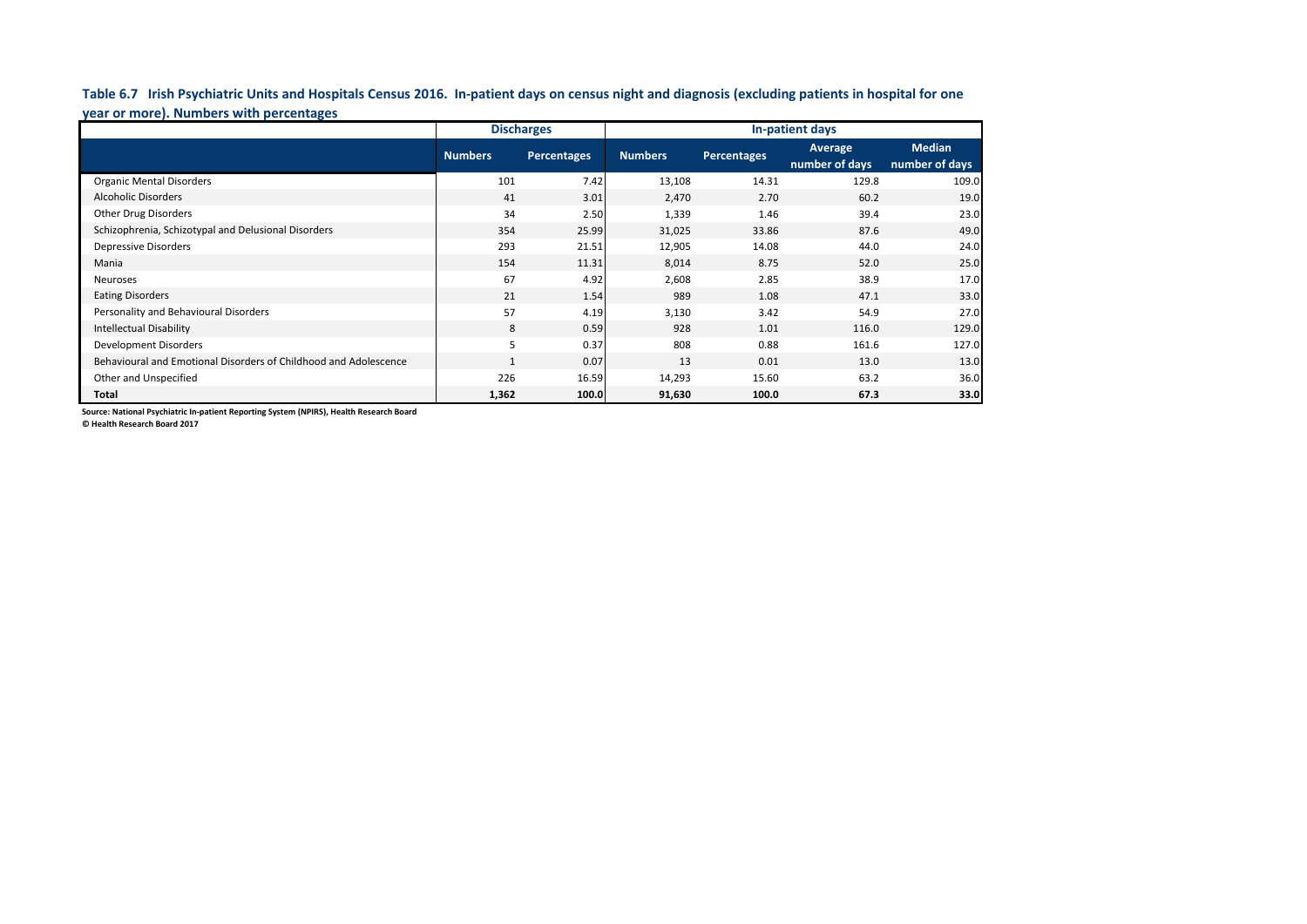### **Table 6.8 Irish Psychiatric Units and Hospitals Census 2016. Hospital type. Gender. Numbers with percentages**

|                                                    |             | <b>Numbers</b> |                 | <b>Percentages</b> |               |       |
|----------------------------------------------------|-------------|----------------|-----------------|--------------------|---------------|-------|
|                                                    | <b>Male</b> | <b>Female</b>  | <b>Total</b>    | <b>Male</b>        | <b>Female</b> | Total |
| General hospital psychiatric units                 | 413         | 382            | 795             | 51.95              | 48.05         | 34.90 |
| Psychiatric hospitals/continuing care units        | 451         | 331            | 782             | 57.67              | 42.33         | 34.33 |
| Independent/private and private charitable centres | 202         | 282            | 484             | 41.74              | 58.26         | 21.25 |
| Central Mental Hospital, Dundrum                   | 87          |                | 96              | 90.63              | 9.38          | 4.21  |
| Carraig Mór, Cork                                  | 11          |                | 19 <sup>1</sup> | 57.89              | 42.11         | 0.83  |
| St Joseph's Intellectual Disability Service        | 67          | 35             | 102             | 65.69              | 34.31         | 4.48  |
| Total                                              | 1,231       | 1,047          | 2,278           | 54.04              | 45.96         | 100.0 |

**Source: National Psychiatric In-patient Reporting System (NPIRS), Health Research Board**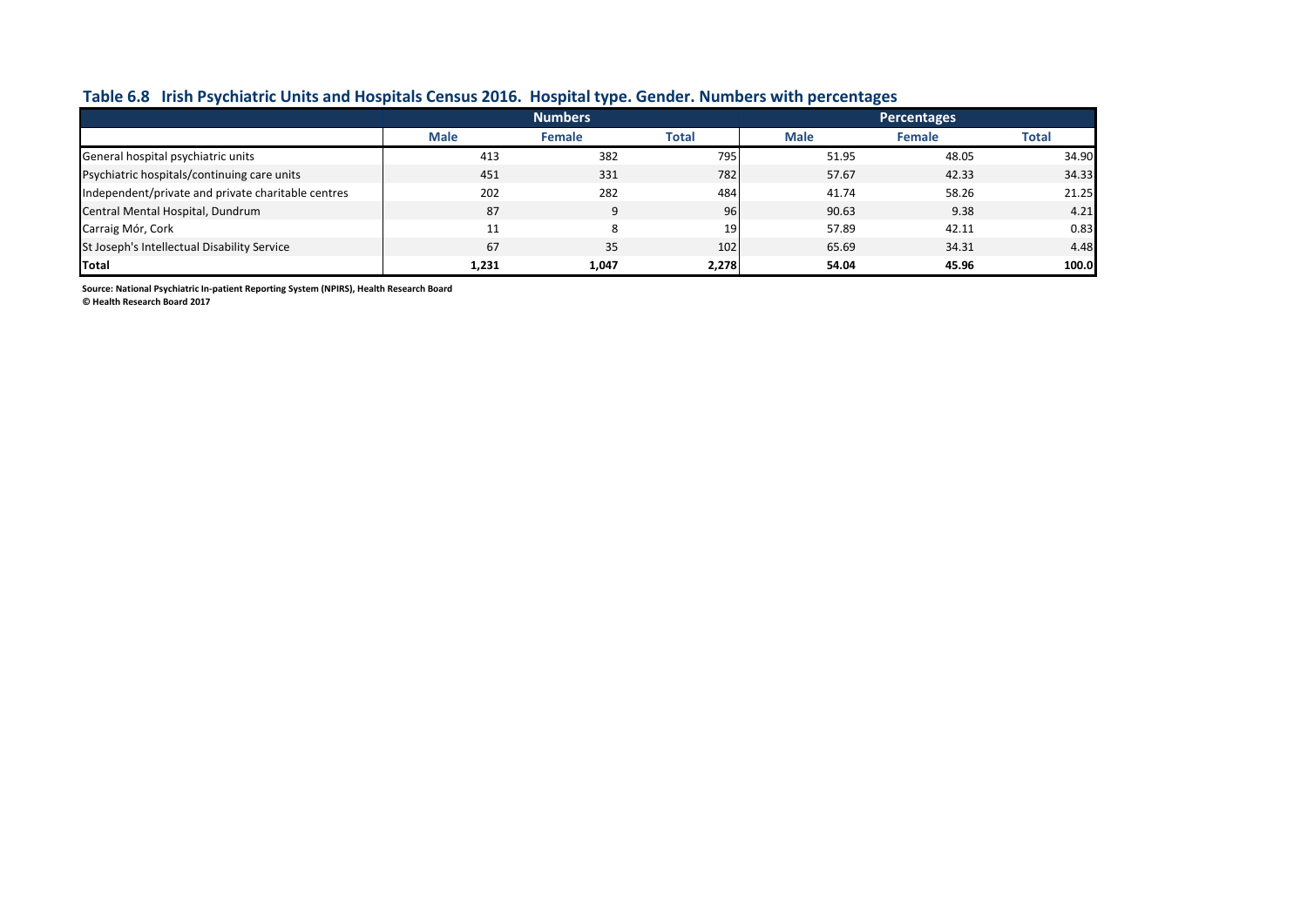# **Table 6.9 Child and adolescent residents. Irish Psychiatric Units and Hospitals Census 2016. Age and gender. Numbers with percentages**

|                     | <b>Numbers</b> |               |              |             | <b>Rates</b>  |              |
|---------------------|----------------|---------------|--------------|-------------|---------------|--------------|
|                     | <b>Male</b>    | <b>Female</b> | <b>Total</b> | <b>Male</b> | <b>Female</b> | <b>Total</b> |
| 13 years or younger | 6              |               | 8            | 75.0        | 25.0          | 9.0          |
| $\vert$ 14 years    | $\mathbf 0$    | 13            | 13           | 0.0         | 100.0         | 14.6         |
| $\vert$ 15 years    | 7              | 15            | 22           | 31.8        | 68.2          | 24.7         |
| $\vert$ 16 years    | 7              | 11            | 18           | 38.9        | 61.1          | 20.2         |
| $17$ years          | 12             | 16            | 28           | 42.9        | 57.1          | 31.5         |
| Total               | 32             | 57            | 89           | 36.0        | 64.0          | 100.0        |